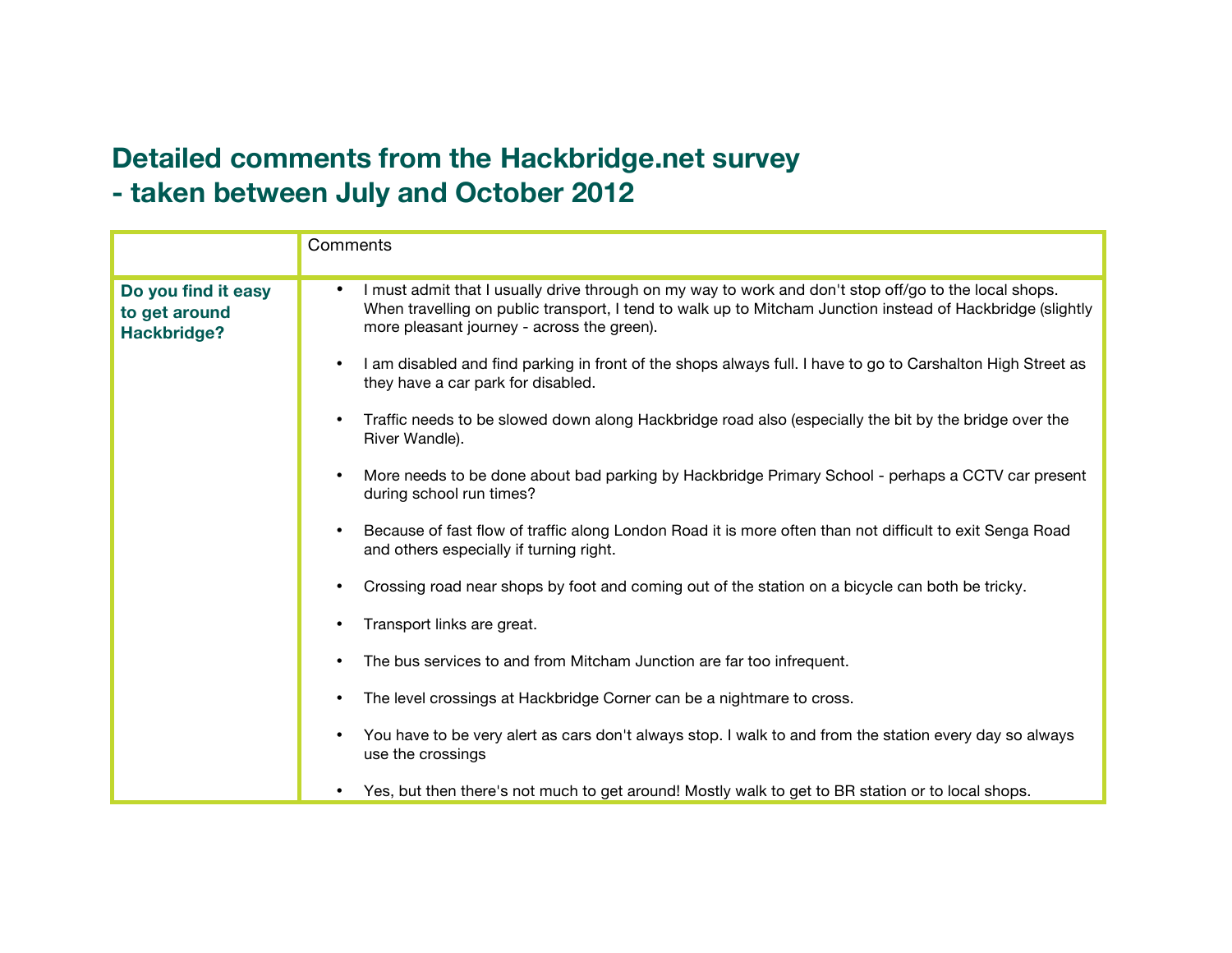| Certain parts of London road could be widened to make walking a bit more pleasant, not nice being<br><b>FOOTPATHS</b><br>inches from lorries/buses whizzing by.<br>Improve the access<br>for all by widening the<br>Some additional seating should also be considered in order that people with walking difficulties could<br>width of existing<br>rest whilst out walking<br>footpaths, replace<br>existing uneven<br>Also, pedestrian/cycle access in and around the station and better crossings.<br>paving with new<br>attractive paving,<br>The weeds and rubbish on the new railway bridge are terrible.<br>street furniture and<br>introduce landscaping<br>This should be right down London Road and not just around Hackbridge Corner.<br>Anything to improve the area would be a bonus.<br>To widen footpaths means making the already narrow roads more narrow or confiscating owners | My only suggestion would be to restrict parking in front of the take-aways which blocks visibility<br>completely from joining traffic.<br>London Rd is a nightmare to cross at the station; I tend to confine my shopping to 'my' side. There is not<br>good permeability between different block of housing - eg BedZED and the 'flowers' estate. |
|--------------------------------------------------------------------------------------------------------------------------------------------------------------------------------------------------------------------------------------------------------------------------------------------------------------------------------------------------------------------------------------------------------------------------------------------------------------------------------------------------------------------------------------------------------------------------------------------------------------------------------------------------------------------------------------------------------------------------------------------------------------------------------------------------------------------------------------------------------------------------------------------------|----------------------------------------------------------------------------------------------------------------------------------------------------------------------------------------------------------------------------------------------------------------------------------------------------------------------------------------------------|
| property. By all means tart up the location.<br>Some of the footpaths particularly going to the station are very narrow and are used by lots of people<br>I don't think the footpaths need widening but some landscaping would be good.<br>All uneven paving is an accident waiting to happen.<br>And where possible have a green barrier between the pavement and the road, e.g. the stretch between<br>the shops and BedZED.<br>Depending on where and what the intentions are.                                                                                                                                                                                                                                                                                                                                                                                                                | The high street is not aesthetically pleasing. Some of the footpaths are uneven, especially along our road.                                                                                                                                                                                                                                        |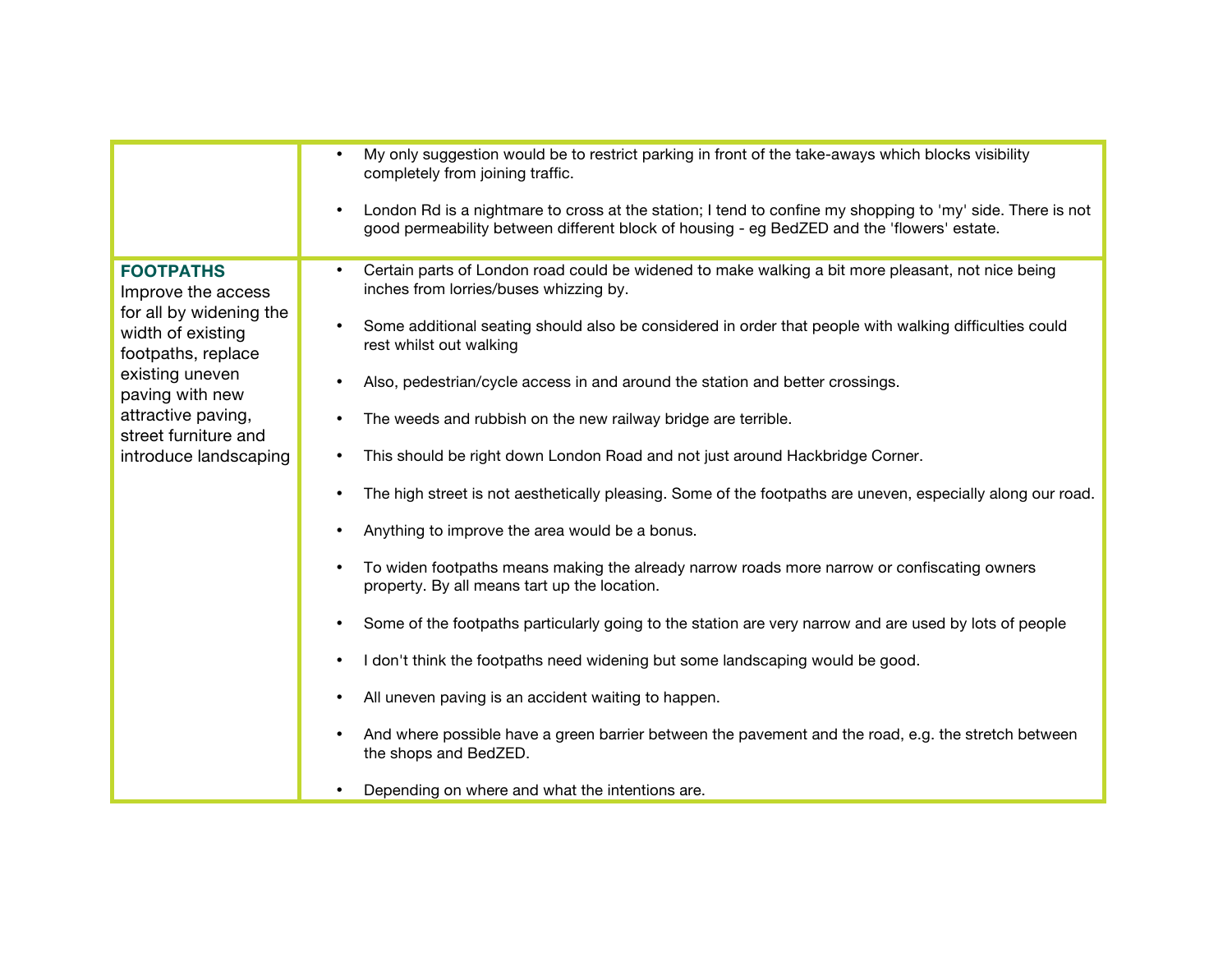|                                                                                                                                        | Looking at some of Suttons "improvements" I would be concerned at the waste of money on gimmicks<br>$\bullet$<br>that actually cause more problems than they solve.<br>It is not a given that the "improvements" are much needed in the areaspend wisely!!<br>$\bullet$<br>Footpath from shops along to the station is too narrow.<br>$\bullet$                                                                                                                                                                                                                                                                                                                                                                                                                                                                                                                                                                                                                                                                                                                                                                                                                                                                                                                                      |
|----------------------------------------------------------------------------------------------------------------------------------------|--------------------------------------------------------------------------------------------------------------------------------------------------------------------------------------------------------------------------------------------------------------------------------------------------------------------------------------------------------------------------------------------------------------------------------------------------------------------------------------------------------------------------------------------------------------------------------------------------------------------------------------------------------------------------------------------------------------------------------------------------------------------------------------------------------------------------------------------------------------------------------------------------------------------------------------------------------------------------------------------------------------------------------------------------------------------------------------------------------------------------------------------------------------------------------------------------------------------------------------------------------------------------------------|
| <b>CYCLING</b><br>Improve existing<br>cycle lanes across<br>Hackbridge to provide<br>well sign-posted<br>network of cycling<br>routes. | Don't think that I will ever feel confident driving on these busy roads, but improved routes may help.<br>$\bullet$<br>Also fine young lads who cycle recklessly on the roads, drive illegally on quad-bikes on Bed Zed grounds<br>$\bullet$<br>and ride on pavements blocking people's access.<br>I'm not a regular cyclist but feel safety should be considered. If the pavements were wide enough I would<br>prefer to have cycle lanes here rather than any busy road; not always possible I know.<br>Cyclists do not use cycle paths normally.<br>$\bullet$<br>May encourage better uptake of cycling safely<br>$\bullet$<br>Prioritise and be more specific about proposals!<br>$\bullet$<br>London Road is too narrow with lots of fast/heavy traffic.<br>$\bullet$<br>There should be dedicated cycle lanes separate from footpaths.<br>$\bullet$<br>There are some puzzling disjunctions in the network and cyclists do get lost the station and shops, etc<br>$\bullet$<br>should be signposted<br>Depends on where and what is meant by improvewhy wasn't it done right 1st time?<br>$\bullet$<br>Also making sure pedestrians and walkers are not in danger of cycle crossings. There needs to be<br>$\bullet$<br>suitable space for pedestrians and cyclists to travel. |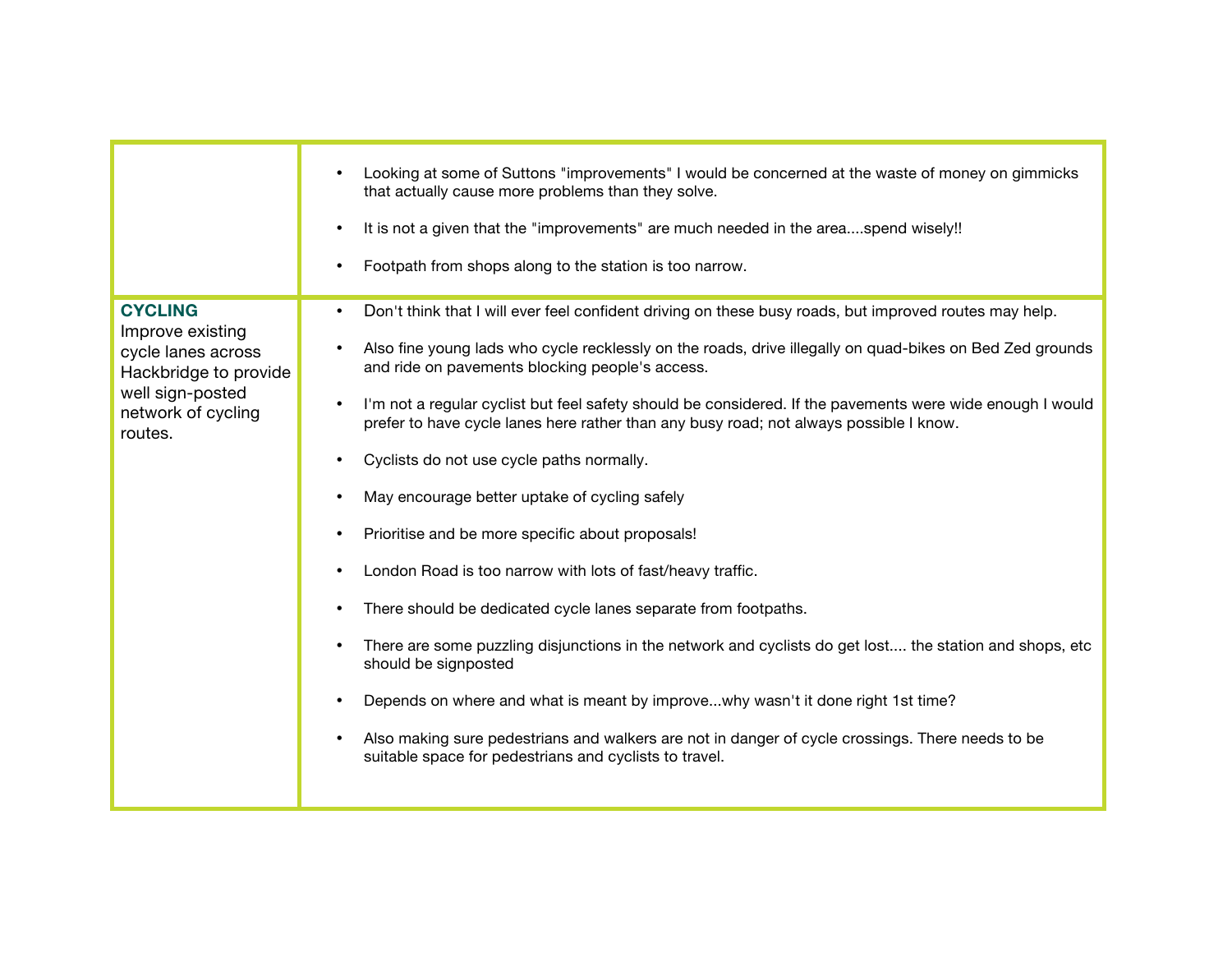|                                                                                                                                                                                                       | Disagree with the comments regarding cycling. The speed limit is usually adhered to from what I can see<br>due to the restrictive layout of the roads. Bad parking outside the shops causes traffic to slow at the<br>pinch point which could be a problem to cyclists as a result of vehicles passing too close.<br>Cyclists deal with situations like that on a daily basis, not right but just the way it is. The crossings are<br>adequate and I feel there are no issues for pedestrians.                                                                                                                                                                                                                                                                                                                                                                                                                                                                                                                                                                                                                                                                                                                                                                                                                              |
|-------------------------------------------------------------------------------------------------------------------------------------------------------------------------------------------------------|-----------------------------------------------------------------------------------------------------------------------------------------------------------------------------------------------------------------------------------------------------------------------------------------------------------------------------------------------------------------------------------------------------------------------------------------------------------------------------------------------------------------------------------------------------------------------------------------------------------------------------------------------------------------------------------------------------------------------------------------------------------------------------------------------------------------------------------------------------------------------------------------------------------------------------------------------------------------------------------------------------------------------------------------------------------------------------------------------------------------------------------------------------------------------------------------------------------------------------------------------------------------------------------------------------------------------------|
| <b>BUSES/TRAINS</b><br>Improve interchange<br>between different<br>modes of transport.<br>Create a bus<br>interchange in<br>Hackbridge located<br>near the train station<br>and Hackbridge<br>Corner. | I feel that the transport links are good at Hackbridge.<br>A bus service should also be considered to St George's Hospital given the planned closures at St Helier<br>Hospital.<br>We should extend the tramline to Hackbridge - it's much better there rather than at Mitcham Junction,<br>which is a bit of a "no man's land".<br>I feel the current interchanges are satisfactory.<br>Would also be good to reintroduce s1 as an alternative to 151<br>Is this really going to make a difference?<br>Definitely. It's very annoying to have to plump for one bus or another. Bus stops need more space - e.g.<br>by the post office - and the 80 should be routed round HB if possible. If the buses can't converge at the<br>station, a better crossing or underpass needs to connect the station to the stops (e.g. I can see the sense<br>in having the interchange near the supermarket)<br>Anything that improves transport is a good idea but as long as it fits in without causing other issues such<br>as restricted traffic movements due to too many busses arriving at one time.<br>Yes, would be good to have the bus stops co-incide with the station a little closer.<br>Additional transport links would assist development and investment in the area as well as providing<br>opportunity for residents. |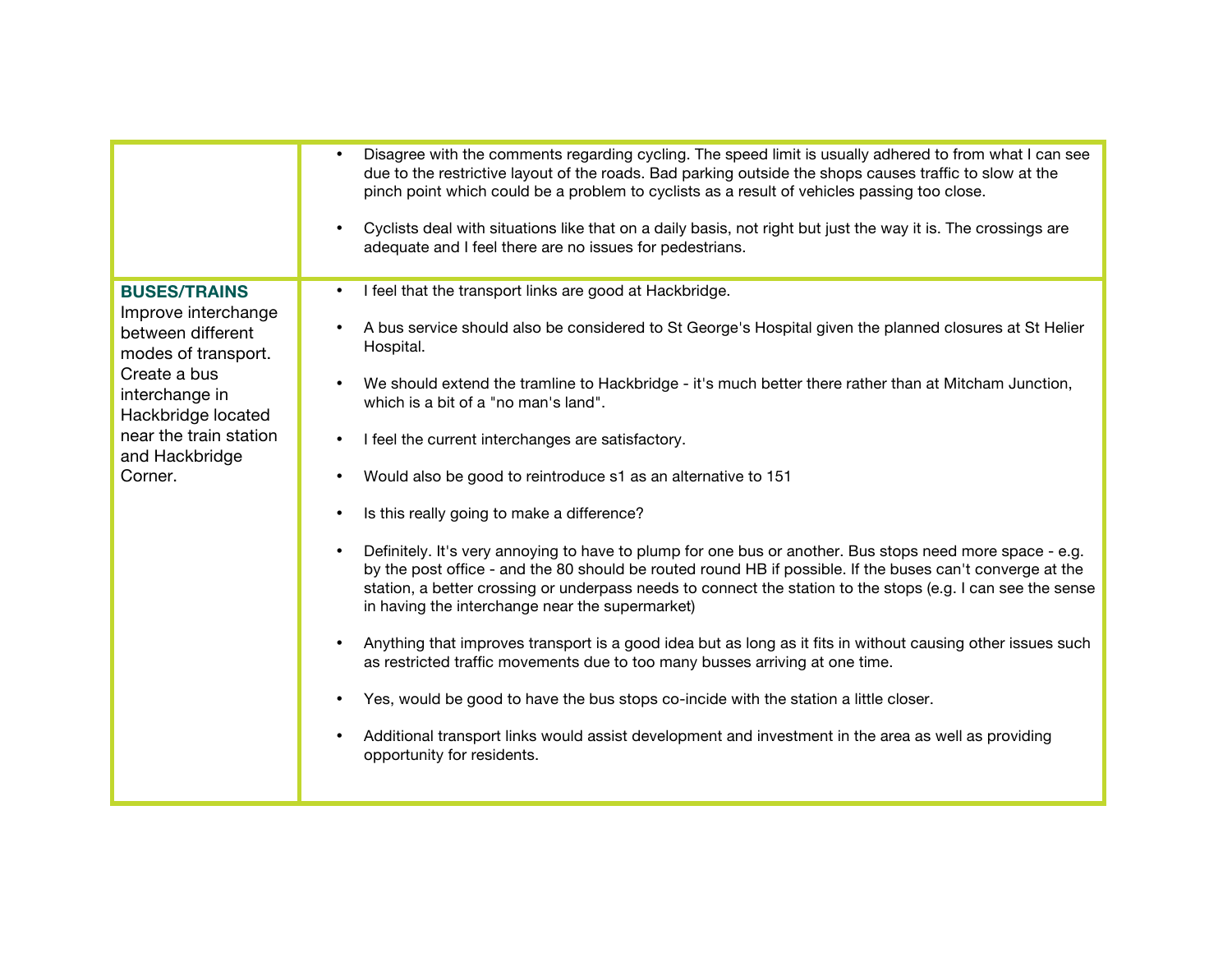| <b>LONDON ROAD</b><br>Implement traffic<br>calming measures<br>from Hackbridge<br>Station to the corner<br>of London Road and<br>Longfield Avenue to<br>slow traffic to 20mph | The traffic is always going slow. Most mornings there is a traffic jam.<br>Traffic lights near shops would be handy.<br>A must as crossing the road to the station is very dangerous with traffic speeding over the bridge at<br><b>Hackbridge Station</b><br>Possibly, but please, no more road humps!<br>But please no speed bumps - they are horrible for bus passengers etc.<br>20mph will increase traffic emissions. Research has already shown that it causes more gasses to be<br>released due to higher engine revs in lower gears. Are more cameras to be installed? Will there be<br>flashing lights like the ones already introduced that do absolutely nothing to slow drivers down?<br>ASAP. Improve road and crossing safety and also introduce a village feel. |
|-------------------------------------------------------------------------------------------------------------------------------------------------------------------------------|--------------------------------------------------------------------------------------------------------------------------------------------------------------------------------------------------------------------------------------------------------------------------------------------------------------------------------------------------------------------------------------------------------------------------------------------------------------------------------------------------------------------------------------------------------------------------------------------------------------------------------------------------------------------------------------------------------------------------------------------------------------------------------|
| <b>HACKBRIDGE</b>                                                                                                                                                             | The main road through Hackbridge is drab and needs a thorough overhaul.                                                                                                                                                                                                                                                                                                                                                                                                                                                                                                                                                                                                                                                                                                        |
| <b>CORNER</b>                                                                                                                                                                 | $\bullet$                                                                                                                                                                                                                                                                                                                                                                                                                                                                                                                                                                                                                                                                                                                                                                      |
| Make the public realm                                                                                                                                                         | No more take-aways.                                                                                                                                                                                                                                                                                                                                                                                                                                                                                                                                                                                                                                                                                                                                                            |
| safer and more                                                                                                                                                                | Although I don't quite see where there would be space to incorporate open spaces.                                                                                                                                                                                                                                                                                                                                                                                                                                                                                                                                                                                                                                                                                              |
| attractive with                                                                                                                                                               | $\bullet$                                                                                                                                                                                                                                                                                                                                                                                                                                                                                                                                                                                                                                                                                                                                                                      |
| improved crossings;                                                                                                                                                           | Hackbridge Corner doesn't immediately spring to mind if I want to spend some contemplation time.                                                                                                                                                                                                                                                                                                                                                                                                                                                                                                                                                                                                                                                                               |
| new paving; street                                                                                                                                                            | However, aesthetic improvements (easy to maintain greenery) would be worth considering.                                                                                                                                                                                                                                                                                                                                                                                                                                                                                                                                                                                                                                                                                        |
| furniture; public art;                                                                                                                                                        | Definitely new paving and open space would be good.                                                                                                                                                                                                                                                                                                                                                                                                                                                                                                                                                                                                                                                                                                                            |
| bicycle parking and                                                                                                                                                           | Want to say yes but concerned about open spaces attracting undesirables hanging around, I walk my                                                                                                                                                                                                                                                                                                                                                                                                                                                                                                                                                                                                                                                                              |
| new public open                                                                                                                                                               | dog along Mile Lane, loads of empty cans etc                                                                                                                                                                                                                                                                                                                                                                                                                                                                                                                                                                                                                                                                                                                                   |
| space(s) fronting the                                                                                                                                                         | Spending money on making Hackbridge Corner safer is preferred than making it attractive                                                                                                                                                                                                                                                                                                                                                                                                                                                                                                                                                                                                                                                                                        |
| main road(s).                                                                                                                                                                 | To have a central attractive area will make the community proud of the area                                                                                                                                                                                                                                                                                                                                                                                                                                                                                                                                                                                                                                                                                                    |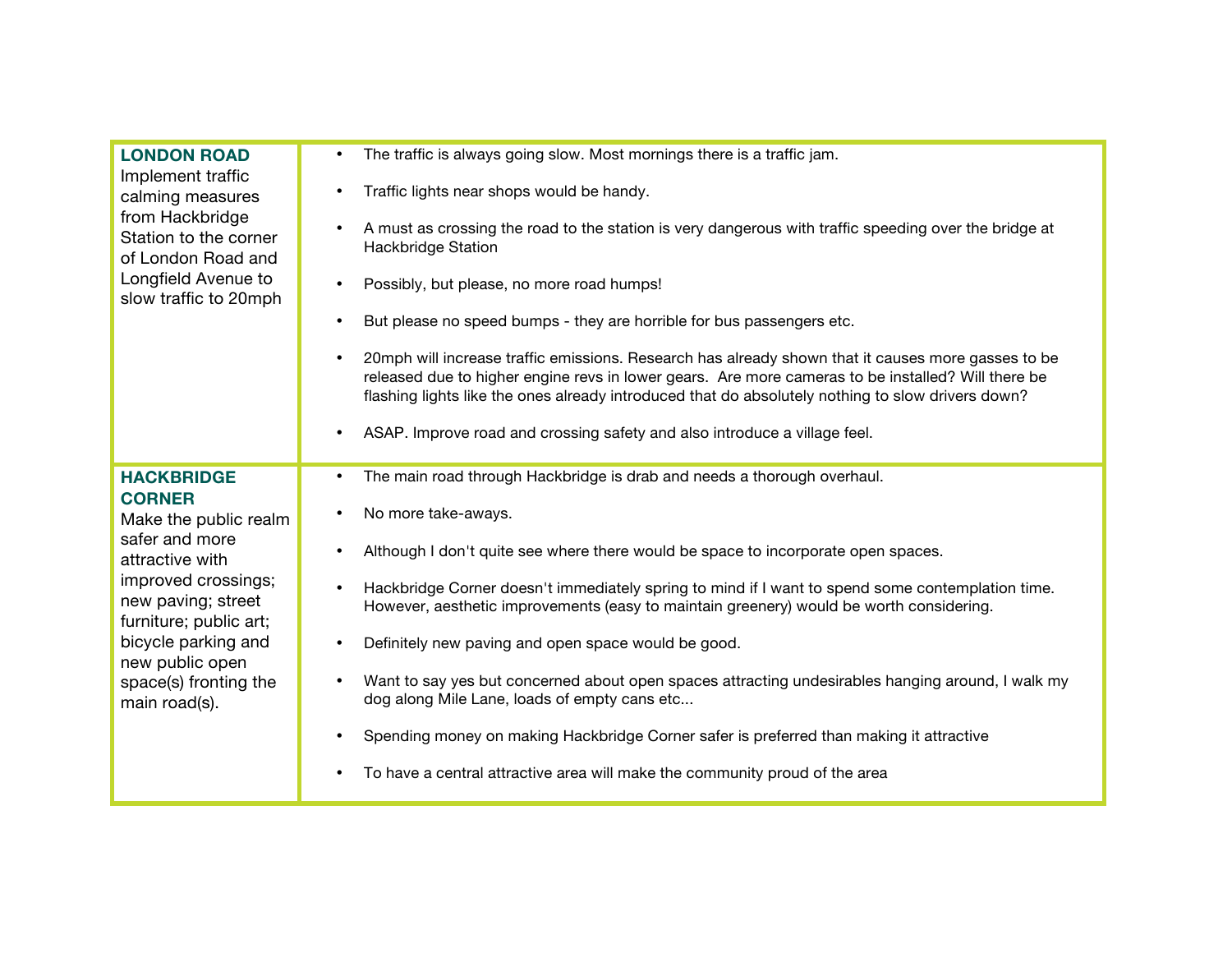|                                                                                                                                                                     | But I am not sure how it can be done as there is not really very much space. I would like to keep open<br>$\bullet$<br>space opposite Hackbridge Green if possible - or at least low rise building.<br>Yes, would be a huge benefit to the area and would increase the attraction of the area and subsequently<br>house prices.                                                                                                                                                                                                                                                                                                                                                                                                                                                                                                                                                                                                                                                                                     |
|---------------------------------------------------------------------------------------------------------------------------------------------------------------------|---------------------------------------------------------------------------------------------------------------------------------------------------------------------------------------------------------------------------------------------------------------------------------------------------------------------------------------------------------------------------------------------------------------------------------------------------------------------------------------------------------------------------------------------------------------------------------------------------------------------------------------------------------------------------------------------------------------------------------------------------------------------------------------------------------------------------------------------------------------------------------------------------------------------------------------------------------------------------------------------------------------------|
| <b>HUB OF THE</b><br><b>COMMUNITY</b><br>Ensure the new<br>developments<br>support and reinforce<br>Hackbridge Corner as<br>the centre and hub of<br>the community. | It may make more sense for the Felnex development to become the centre of the neighbourhood.<br>$\bullet$<br>Not sure it would be feasible for it to be anywhere else.<br>$\bullet$<br>The facades of old and new developments could be improved so that Hackbridge looks less of a dump.<br>This is very important.<br>We should keep the best of the shops - eg allow the supermarket to sell things we do not already have<br>like homewares, but encourage independent florist/gardening shop and bakery etc.<br>Also need to ensure there is sufficient parking. Any proposed changes will not work if the cars from the<br>$\bullet$<br>developments overflow throughout Hackbridge.<br>All commercial spaces should face onto London Road or Nightingale Road.<br>With the influx of people into the area on the Felnex estate it will obviously be the central hub due to the<br>amount of homes/shops.<br>I do hope the Felnex development goes ahead as it will be of huge benefit to the community.<br>٠ |
| <b>SHOP FRONTS</b><br>Encourage the<br>regeneration of the<br>existing shop fronts in<br>a manner which<br>respects the<br>character of the<br>buildings.           | Just improve the look - character not important<br>$\bullet$<br>Definitely.<br>Most shops look tatty.<br>$\bullet$<br>Not sure what is meant by 'character' of buildings but yes, facades are very important in making people<br>$\bullet$<br>want to visit the site and feel that there is a sense of pride in the area.                                                                                                                                                                                                                                                                                                                                                                                                                                                                                                                                                                                                                                                                                           |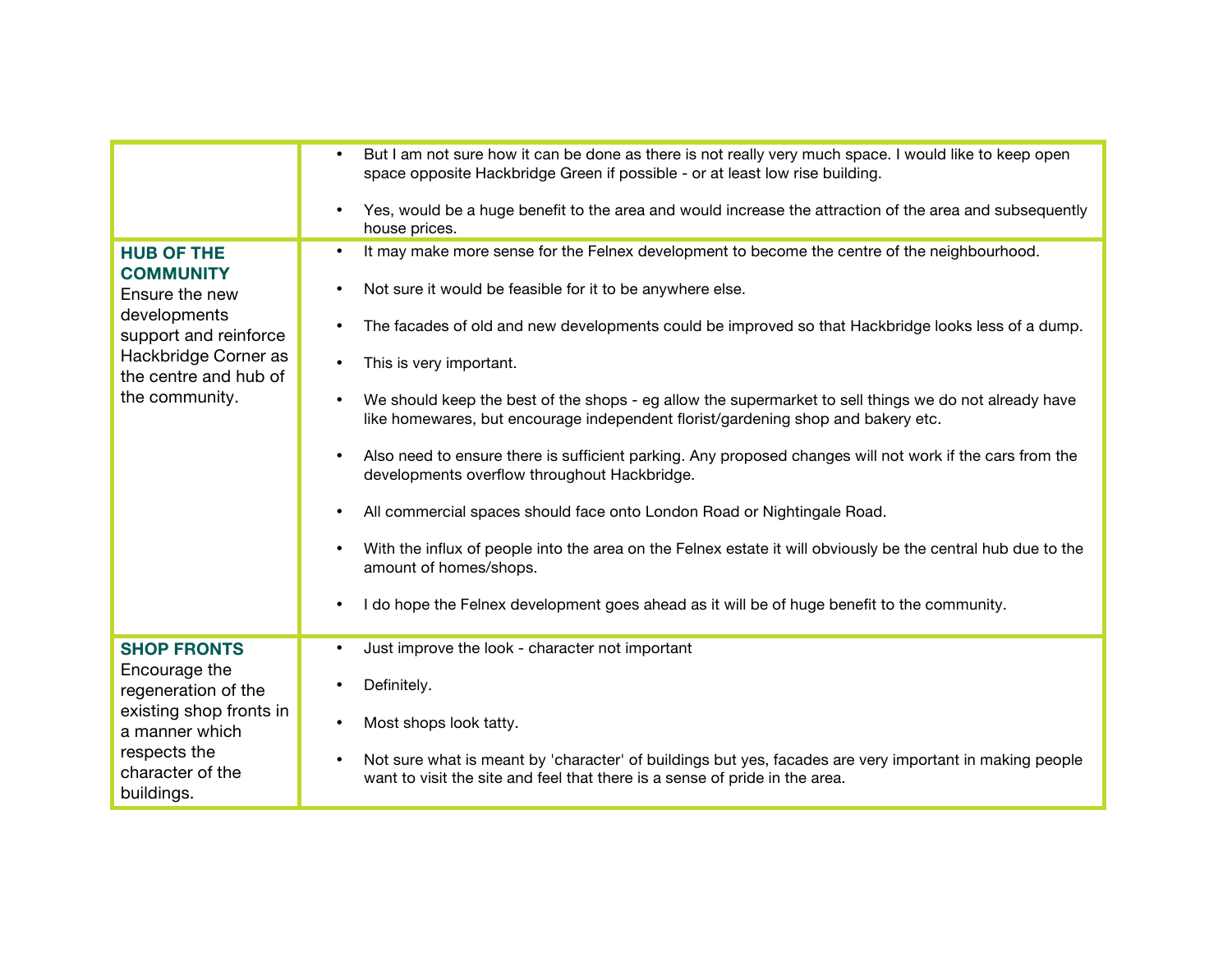|                                                                              | Some look quite shoddy and would probably bring the area down if the rest is regenerated                                                                                                                                                                                                                                                                                                                                                                         |
|------------------------------------------------------------------------------|------------------------------------------------------------------------------------------------------------------------------------------------------------------------------------------------------------------------------------------------------------------------------------------------------------------------------------------------------------------------------------------------------------------------------------------------------------------|
|                                                                              | I don't want them to look all the same but I'd like them to harmonise somehow, and it would be<br>interesting if they could recover some of the character of the original buildings.                                                                                                                                                                                                                                                                             |
|                                                                              | I assume that the owners will be encouraged to spend their own money on the frontage of their shops<br>when a supermarket or other shops that are brand new and supported by the "Felnex project" are all up<br>and running? Taking into account that most small businesses are running at small margins and a double<br>dip recession is beginning to bite, would these shop owners be helped financially or would they just be<br>told to clean up their acts? |
|                                                                              | The shops need to be made more accessible. I only go into the Post Office when I have to as it's difficult<br>to get a buggy and a walking toddler inside. Otherwise I go into the only newsagent without a step even if<br>they don't offer the best range.                                                                                                                                                                                                     |
|                                                                              | Improve shop frontages, pavements and make the corner more attractive.                                                                                                                                                                                                                                                                                                                                                                                           |
|                                                                              | Yes, it will be of huge benefit to the community.                                                                                                                                                                                                                                                                                                                                                                                                                |
| <b>NEW SHOPS</b>                                                             | Need more different shops. There are too many take-aways and newsagents.                                                                                                                                                                                                                                                                                                                                                                                         |
| Encourage/support<br>locally owned,<br>community focused<br>businesses which | Definitely - I think this is a great opportunity for local entrepreneurs to start a business.                                                                                                                                                                                                                                                                                                                                                                    |
|                                                                              | This could create a local community that can work together.                                                                                                                                                                                                                                                                                                                                                                                                      |
| improves the diversity<br>of businesses along                                | Extremely important. Make an effort to support independent shops and businesses whenever possible.                                                                                                                                                                                                                                                                                                                                                               |
| Hackbridge Coner.                                                            | Would enhance feeling of community.                                                                                                                                                                                                                                                                                                                                                                                                                              |
|                                                                              | You'll have a job to do this now that the big supermarkets are moving in!                                                                                                                                                                                                                                                                                                                                                                                        |
|                                                                              | I'd like to see a community enterprise outlet of hub for information, art display, local produce, etc -<br>maybe combined with internet cafe or information centre. I also think the tile shop and the Fabric<br>Warehouse are important for bringing people into the area - I hope the FW will relocate to a unit near the<br>supermarket, and that a way can be found to lead through to Restmor Way.                                                          |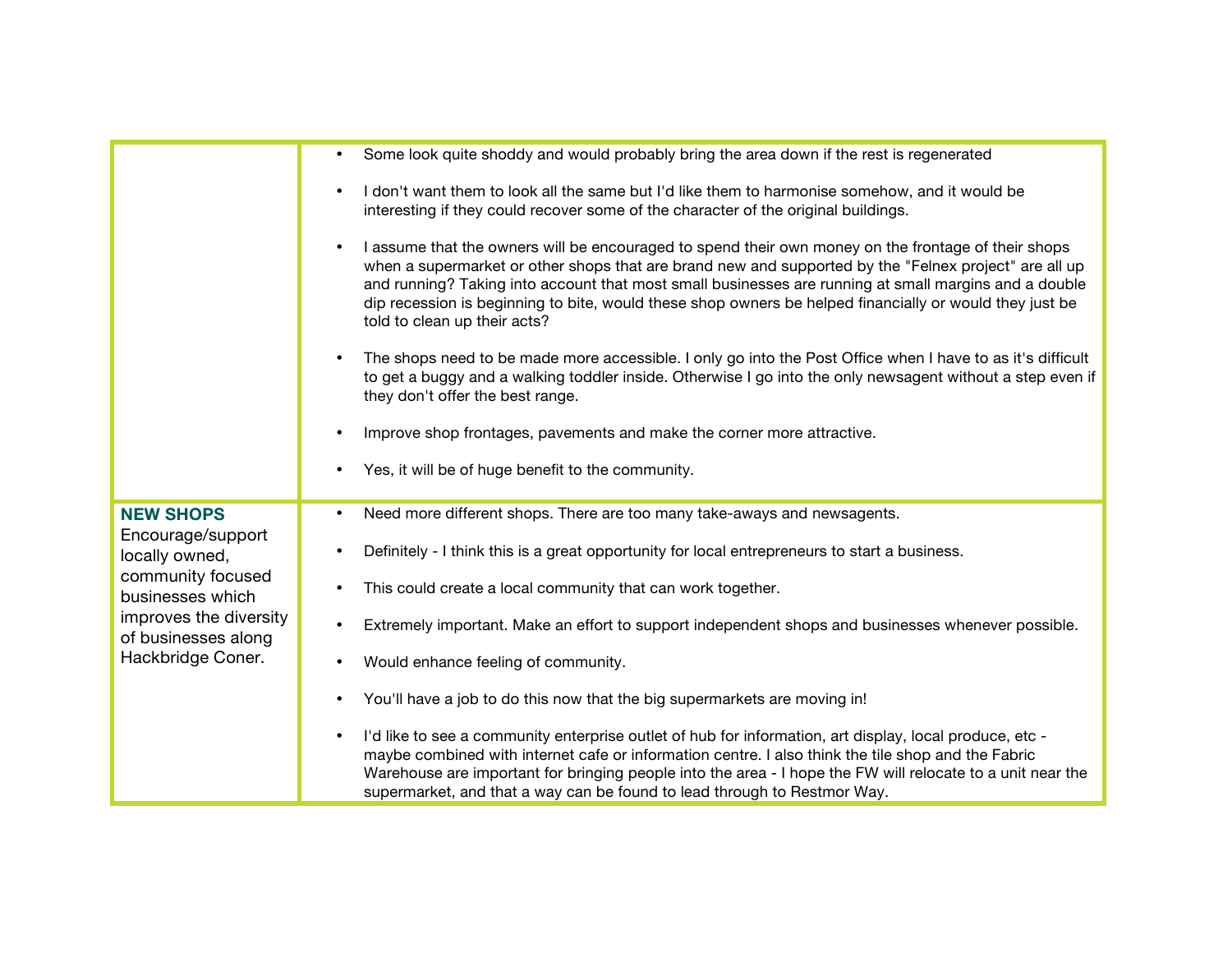|                                                                                                                                                                                              | Too many shops selling unhealthy food. Need to address this.                                                                                                                                                                                                                                                                                                                                                                                                                                                                                                                                                                                                                                                                                                                                                                                                                                                                                                                                                                                                                                                                                                                                                                                                                                                                                                                                                                                                                                                                                                                                                                                                                                                                                                     |
|----------------------------------------------------------------------------------------------------------------------------------------------------------------------------------------------|------------------------------------------------------------------------------------------------------------------------------------------------------------------------------------------------------------------------------------------------------------------------------------------------------------------------------------------------------------------------------------------------------------------------------------------------------------------------------------------------------------------------------------------------------------------------------------------------------------------------------------------------------------------------------------------------------------------------------------------------------------------------------------------------------------------------------------------------------------------------------------------------------------------------------------------------------------------------------------------------------------------------------------------------------------------------------------------------------------------------------------------------------------------------------------------------------------------------------------------------------------------------------------------------------------------------------------------------------------------------------------------------------------------------------------------------------------------------------------------------------------------------------------------------------------------------------------------------------------------------------------------------------------------------------------------------------------------------------------------------------------------|
|                                                                                                                                                                                              | Diversity should be encouraged, but what they provide to residents should be the first priority.                                                                                                                                                                                                                                                                                                                                                                                                                                                                                                                                                                                                                                                                                                                                                                                                                                                                                                                                                                                                                                                                                                                                                                                                                                                                                                                                                                                                                                                                                                                                                                                                                                                                 |
|                                                                                                                                                                                              | Yes, local business will improve the attraction of Hackbridge as a place to live.                                                                                                                                                                                                                                                                                                                                                                                                                                                                                                                                                                                                                                                                                                                                                                                                                                                                                                                                                                                                                                                                                                                                                                                                                                                                                                                                                                                                                                                                                                                                                                                                                                                                                |
| <b>HACKBRIDGE</b><br><b>STATION</b><br>Create an attractive<br>and safe public space<br>within the forecourt to<br>the station with<br>improved pedestrian<br>links to Hackbridge<br>Corner. | Also disability access to platform one is essential. Would also help people with pushchairs/prams<br>$\bullet$<br>Fabulous idea if it were at all possible. I feel that the area around the station has great potential for further<br>$\bullet$<br>development and to give the space an individual character. At the moment it looks like any other BR<br>station.<br>Feel parking is needed as many people commute from Hackbridge. If no parking will drive people to use<br>nearby streets and become a hazard to young and old.<br>I think the station needs better access, toilets, and some sort of refreshments/newsagent outlet. It needs<br>to be a more welcoming place (though it has improved) but I do think it needs to be a public space where<br>people linger - the main axis of activity is more likely to be the supermarket and public space in the<br>Felnex development across to the existing shops, with freer movement across the junction. Should we<br>consider having pavements which are level with the road? Or would that we much too dangerous?<br>A monthly farmers market could be held on this space.<br>Safety, attractive space and improved pedestrian linksall sounds good.<br>Cannot see how the pathways can be improved outside the houses outside the Station nor any changes<br>on the other side where the developments are already being built? Having built a wider stronger bridge<br>and the roads designed to accommodate the incoming developments surely there is not a lot left to do.<br>With the new Centrale development the area will look improved, a great opportunity to improve other<br>areas too.<br>Yes, this will hugely improve the attraction of Hackbridge as a place to live.<br>$\bullet$ |
|                                                                                                                                                                                              |                                                                                                                                                                                                                                                                                                                                                                                                                                                                                                                                                                                                                                                                                                                                                                                                                                                                                                                                                                                                                                                                                                                                                                                                                                                                                                                                                                                                                                                                                                                                                                                                                                                                                                                                                                  |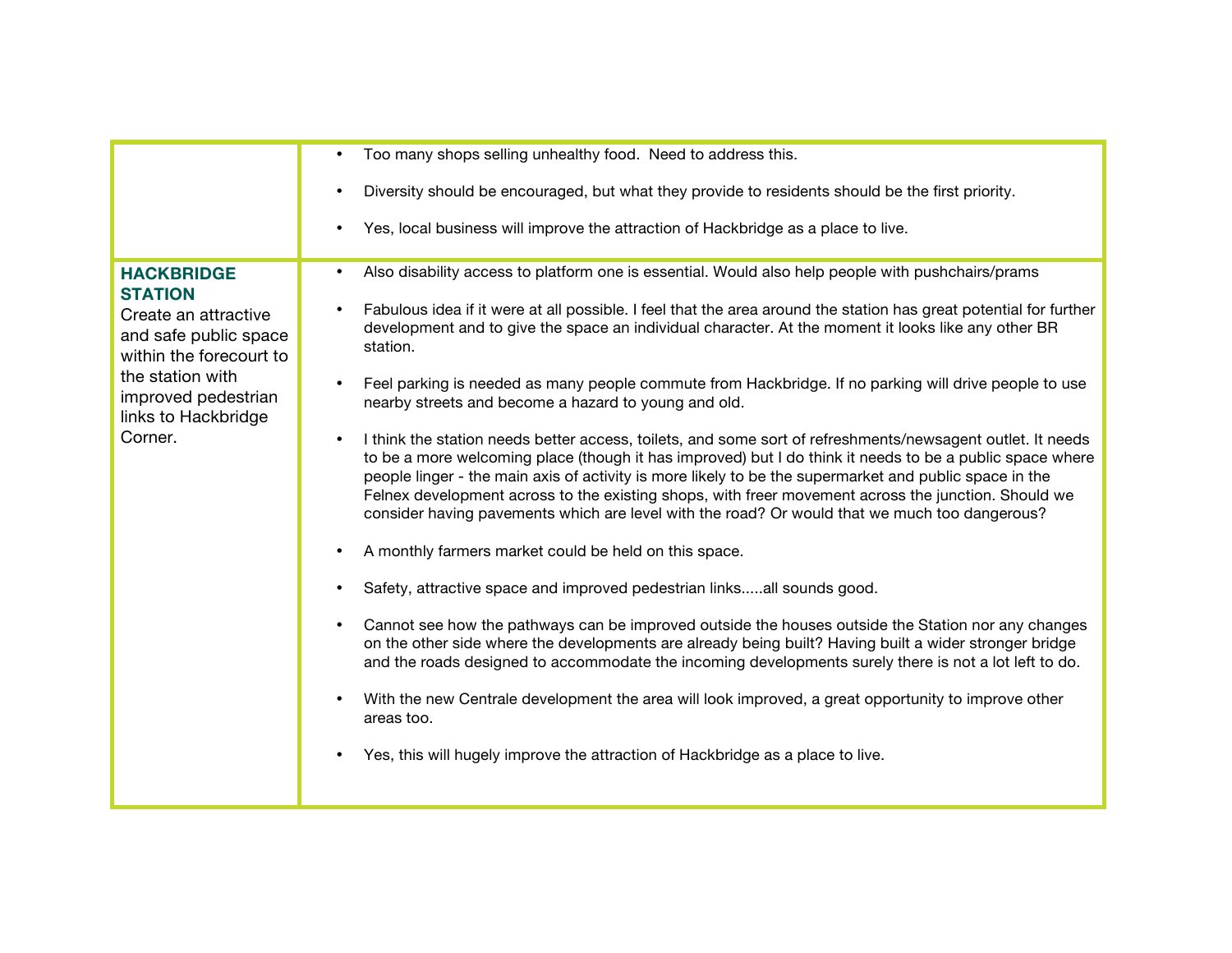| <b>MILE LANE</b><br><b>ENTRANCE</b><br>Create a safe,<br>attractive landscaped<br>entrance to<br>Beddington<br>Farmlands (future<br>Country Park) at Mile<br>Lane, making sure to<br>closely involve the<br>residents of Furlong<br>Close in the process. | I am unsure of which area you are referring to, but any landscaping initiative can only be a bonus<br>$\bullet$<br>It's grim there now.<br>$\bullet$<br>But we should also preserve access across Irrigation Bridge, and create a car/coach park, toilets and<br>visitor centre on the field north of BedZED. I envisage the Mile Rd entrance as being pedestrian, and<br>using the elevation to access hides and observation points.<br>Funding? Involving residents is a good idea as long as those involved are actually listened to and their<br>wishes taken on board.<br>There is very little information about the timeline for the County Park.<br>Yes, this will hugely improve that area.                                  |
|-----------------------------------------------------------------------------------------------------------------------------------------------------------------------------------------------------------------------------------------------------------|--------------------------------------------------------------------------------------------------------------------------------------------------------------------------------------------------------------------------------------------------------------------------------------------------------------------------------------------------------------------------------------------------------------------------------------------------------------------------------------------------------------------------------------------------------------------------------------------------------------------------------------------------------------------------------------------------------------------------------------|
| <b>RIVER WANDLE</b><br>Exploit the benefits of<br>the River Wandle to<br>its full potential.                                                                                                                                                              | What exactly does this mean?<br>How?<br>$\bullet$<br>It's a fantastic untapped resource.<br>Not sure that 'exploit' is the best word, but certainly the River Wandle should be well maintained<br>$\bullet$<br>Not for industry but for leisure.<br>$\bullet$<br>Definitely - this is an important part of the industrial heritage of the area and we should celebrate it. We<br>should also preserve its quiet parts, even though I realise there will be some kind of 'play platform' in<br>Corbet Close.<br>Yes, the River Wandle is a river which is very well known, in the press and the local south London public.<br>It is just a potential benefit of the area waiting to be exploited which we don't do enough at present. |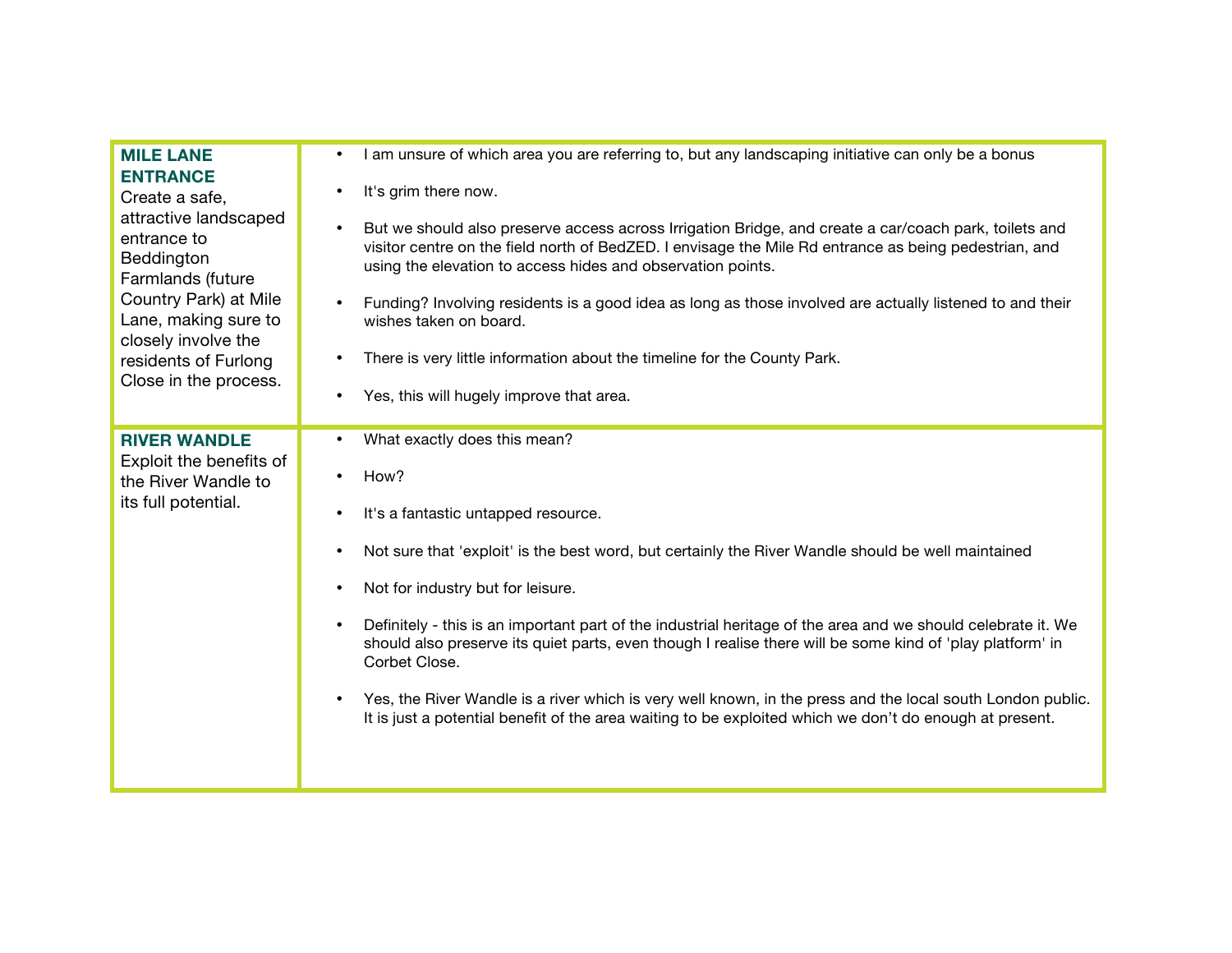| <b>GREEN LINKS AND</b>                                                                                                          | Don't forget to make the path disabled friendly ie wheel chairs, electric scooters, benches                                                                                                                                                                                                                |
|---------------------------------------------------------------------------------------------------------------------------------|------------------------------------------------------------------------------------------------------------------------------------------------------------------------------------------------------------------------------------------------------------------------------------------------------------|
| <b>ECOLOGY CENTRE</b><br>Improve access to                                                                                      | Depends how much it costs.                                                                                                                                                                                                                                                                                 |
| green spaces -<br>strengthen existing                                                                                           | Possibly, but such a project wouldn't be on my essential list.                                                                                                                                                                                                                                             |
| green corridors and<br>create new green<br>links to the Wandle                                                                  | Provision of more local allotments within ecology centre would be excellent especially as there are lots of<br>peope living in flats                                                                                                                                                                       |
| <b>Valley Regional Park</b><br>by creating a new                                                                                | Yes, but not to cut across the work done by Carshalton Ecology Centre - we should identify our own<br>unique aspects.                                                                                                                                                                                      |
| ecology centre.                                                                                                                 | Would prefer to see money spent on real projects like adequate NHS dental surgeries, elderly people and<br>more importantly places for youngsters to visit. Youth clubs and activity centres would be a good step in<br>the right directionmay save money from vandalism and other anti-social behaviour!! |
|                                                                                                                                 | Yes, we have such huge green attractions that it will be great to expoit these benefits of the area.                                                                                                                                                                                                       |
| <b>EMPLOYMENT</b>                                                                                                               | This would be a worthy consideration.<br>$\bullet$                                                                                                                                                                                                                                                         |
| <b>OPPORTUNITIES</b><br>Support local people<br>to develop specialist<br>skills for employment<br>in green space<br>management. | We should support local people in all sorts of opportunities which will integrate them into the community<br>and locality. People look after their area much better when they have a stake in it.                                                                                                          |
|                                                                                                                                 | People are struggling to pay the bills and the green space management ideas are not exactly high on<br>their agendas.                                                                                                                                                                                      |
|                                                                                                                                 | Taking into consideration the local "green spaces" around Hackbridge my guess is that there's not much<br>green space left due to redevelopment housing, Virador wanting to build an incinerator and the sewage<br>works.                                                                                  |
|                                                                                                                                 | Yes, I would like to see Hackbridge continue as a national leader in green issues.                                                                                                                                                                                                                         |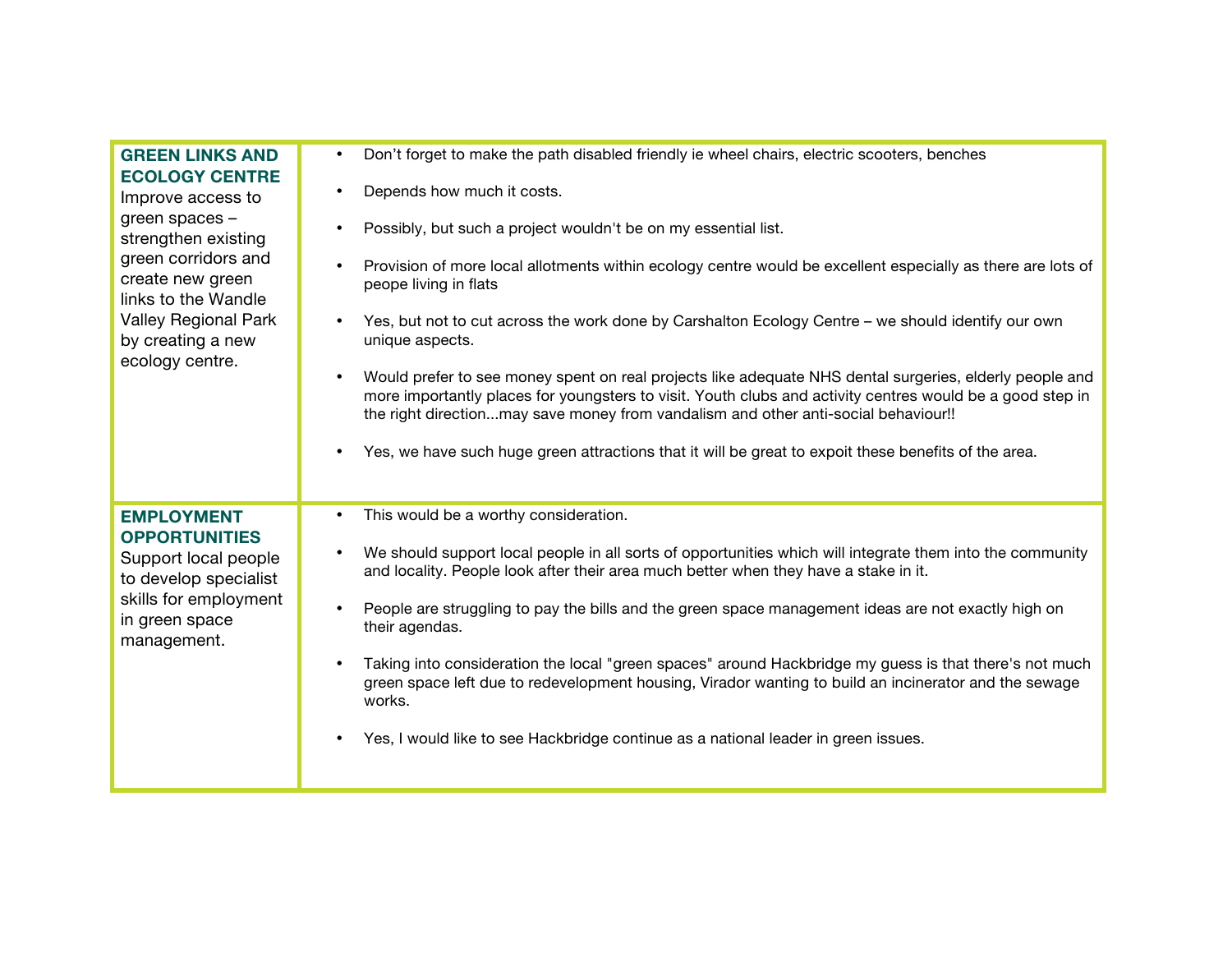| <b>CONNECTING WITH</b><br><b>NATURE</b><br>Encourage children<br>and young people to<br>connect with nature.<br>Local schools and<br>community<br>involvement to help<br>plant bulbs and                                      | I think this is very important<br>$\bullet$<br>There could be added community involvement by possibly aiding older people in the upkeep of their<br>gardens.<br>Yes, Hackbridge has so much to exploit even though it is a suburb of London. To exploit this would<br>provide a good example and an inspiration to other local London boroughs. |
|-------------------------------------------------------------------------------------------------------------------------------------------------------------------------------------------------------------------------------|-------------------------------------------------------------------------------------------------------------------------------------------------------------------------------------------------------------------------------------------------------------------------------------------------------------------------------------------------|
| shrubs, record<br>numbers of bugs and<br>birds as part of a<br>wider project.                                                                                                                                                 |                                                                                                                                                                                                                                                                                                                                                 |
| <b>GARDENING</b><br>Integrate the green<br>and built<br>environments by<br>creating new planting<br>and wildflower<br>meadows. Promote<br>and encourage<br>wildlife gardening -<br>backyards are<br>valuable green<br>spaces. | We need to help the bees!<br>The bridge looked magnificent with wildflowers growing on it's bank.<br>We should preserve the green spaces we have and especially the trees $-1$ am concerned about the<br>number which will be lost in the Corbet Close redevelopment.<br>Yes definitely.                                                        |
| <b>ADEQUATE</b><br><b>PROVISION</b><br>Work with Sutton<br>Council, NHS,<br>education & other                                                                                                                                 | They should work with us and listen to our needs to get things right the first time round.<br>$\bullet$<br>Surely this is already a subject that has been thought out? I would assume that Sutton Council has done<br>its homework on the impact of such a large scale development and is already ahead of the game?                            |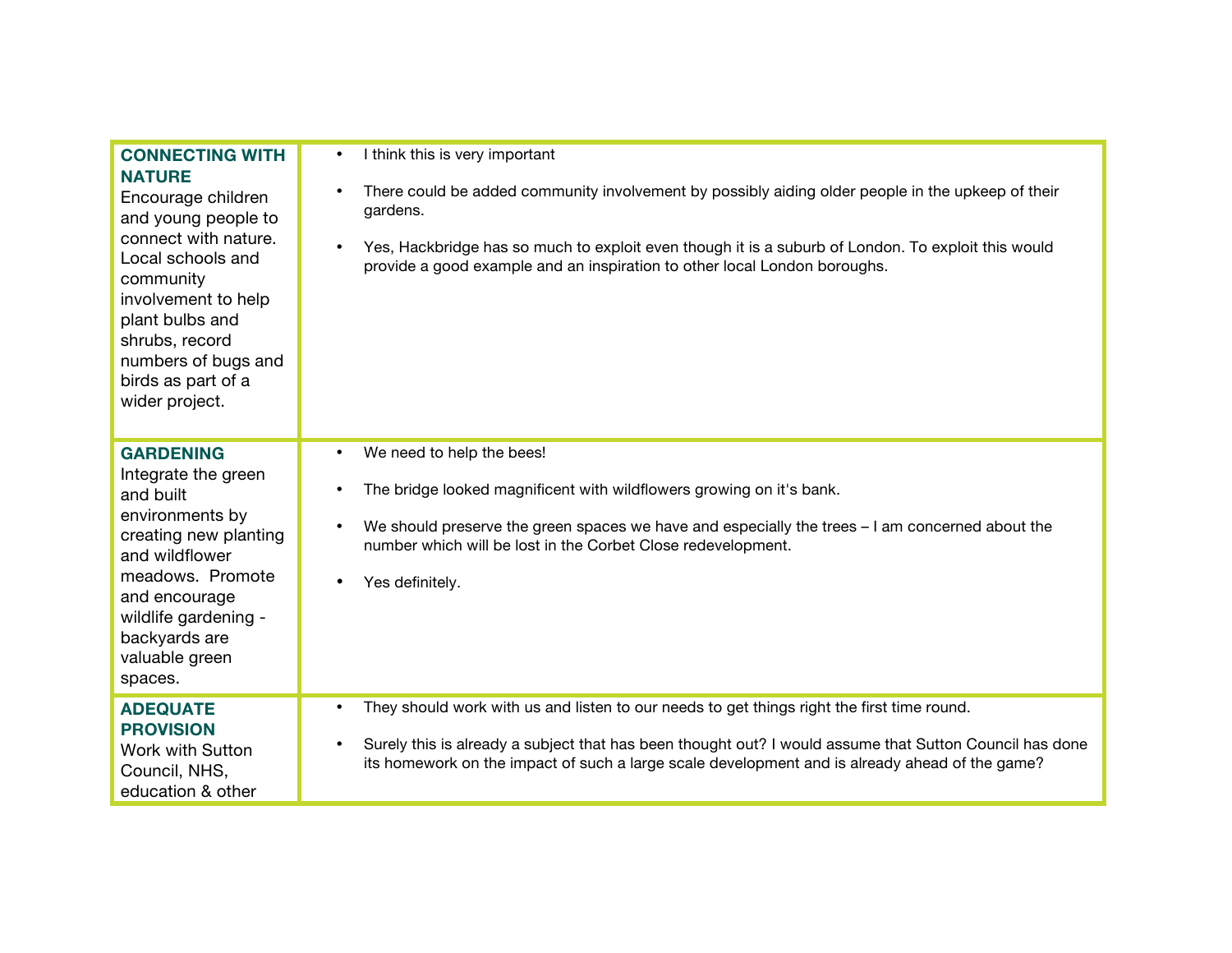| community services<br>to ensure service<br>provision matches<br>proposed programme<br>of developments &<br>population growth.                                                                                                          | I agree with developments- we need to make sure existing or additional services can cope.<br>$\bullet$<br>We need more doctors and dentist to accommodate the new people.                                                                                                                                                                                                                                                                                                                                             |
|----------------------------------------------------------------------------------------------------------------------------------------------------------------------------------------------------------------------------------------|-----------------------------------------------------------------------------------------------------------------------------------------------------------------------------------------------------------------------------------------------------------------------------------------------------------------------------------------------------------------------------------------------------------------------------------------------------------------------------------------------------------------------|
| <b>HOUSING</b><br>Provide sufficient<br>homes of different<br>sizes available to both<br>rent and buy. Ensure<br>design principles for<br>new housing are<br>innovative.                                                               | Don't take our sky light away. The new development on Hackbridge Corner has taken our sky and look<br>awful.<br>No high-level flats though!<br>Offering deals to existing Hackbridge residents first.<br>There is a lot of building going on - we do not want Hackbridge over populated.<br>In principle, yes, but this is a much more far reaching political and ideological debate which transcends<br>local communities.<br>Definitely. This will improve the attraction of Hackbridge as a place to live for all. |
| <b>COMMUNITY</b><br><b>REPRESENTATION</b><br>Ensure the<br>community has a<br>major ongoing role in<br>implementing the<br>Hackbridge and<br><b>Beddington Corner</b><br>Neighbourhood Plan<br>through formal<br>representation on the | The council should consult the community every step of the development.<br>Good idea if those at the top listen to those at the front facing the problems.<br>Yes definitely, We all need to co-ordinate in the plans for the best vision for Hackbridge.                                                                                                                                                                                                                                                             |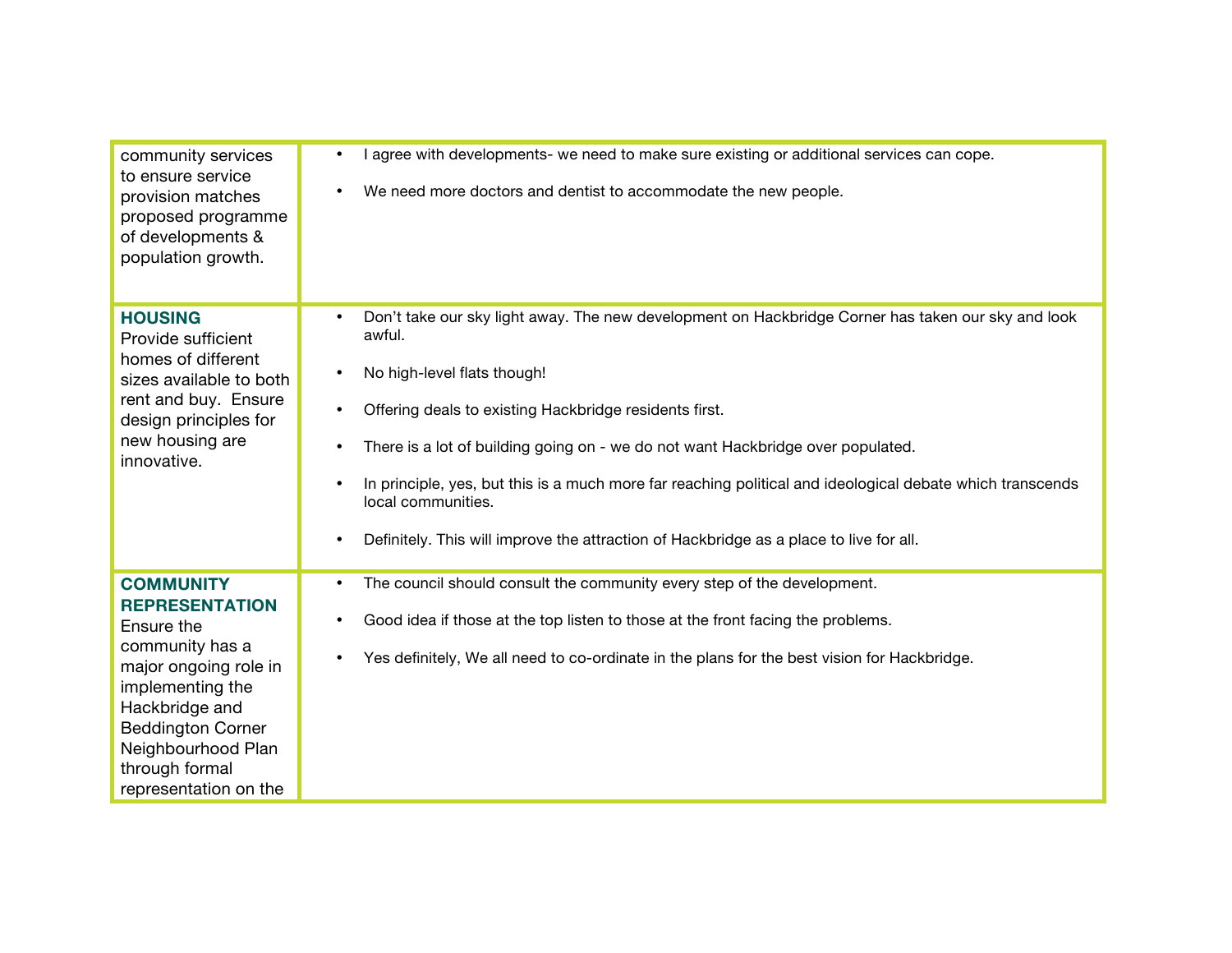| Council's Hackbridge<br>Programme Board.                                                                                                                                                                                                       |                                                                                                                                                                                                                                                                                                                                                                                                                                                                                                                                                                                                                                                                                                                                                                                                                                                                                                                                                                                                                                       |
|------------------------------------------------------------------------------------------------------------------------------------------------------------------------------------------------------------------------------------------------|---------------------------------------------------------------------------------------------------------------------------------------------------------------------------------------------------------------------------------------------------------------------------------------------------------------------------------------------------------------------------------------------------------------------------------------------------------------------------------------------------------------------------------------------------------------------------------------------------------------------------------------------------------------------------------------------------------------------------------------------------------------------------------------------------------------------------------------------------------------------------------------------------------------------------------------------------------------------------------------------------------------------------------------|
| <b>LIFESTYLE CHANGE</b><br>Work with Sutton<br>Council, NHS,<br>education and other<br>community services<br>to encourage healthy<br>$living - explore new$<br>food growing<br>opportunities, such as<br>new allotments or<br>sharing gardens. | Again very important in my opinion.<br>Smacks a little of a nanny state and not convinced that outcomes of such initiatives are congruent with<br>the time, effort and money which is required.<br>Definitely think this is an excellent idea, particularly with the increasing obesity problem. we have awful<br>fast food outlets and to see a healthy perhaps vegetarian cafe/restaurant would be a breath of fresh air<br>A safe sports ground/facility should also be part of your plans.<br>Providing good walkways and cycle ways will also encourage physical activity. Every new family dwelling<br>should have safe outdoor play opportunities in sight of the house.<br>We need more allotments. The existing ones are full.<br>We need more allotments. There is no point promoting them when the waiting list is three years long!<br>Yes, this will be of huge benefit to local residents, and further re-enforce the image of Hackbridge as a<br>'sustainable' area in which to live, and local leader in such issues. |
| <b>HISTORY</b><br>Ensure we retain as<br>much of the heritage<br>of Hackbridge as is<br>possible and that all<br>new developments<br>enhance the identity<br>of Hackbridge as a<br>place of quality and<br>character.                          | What heritage?<br>$\bullet$<br>The massive monstrosity growing opposite the shops is what we don't want. Wrong place for that mass<br>of development.<br>Great job guys.<br>Very much so.<br>Could we have as part of the new development a small local museum similar to Honeywood Lodge?                                                                                                                                                                                                                                                                                                                                                                                                                                                                                                                                                                                                                                                                                                                                            |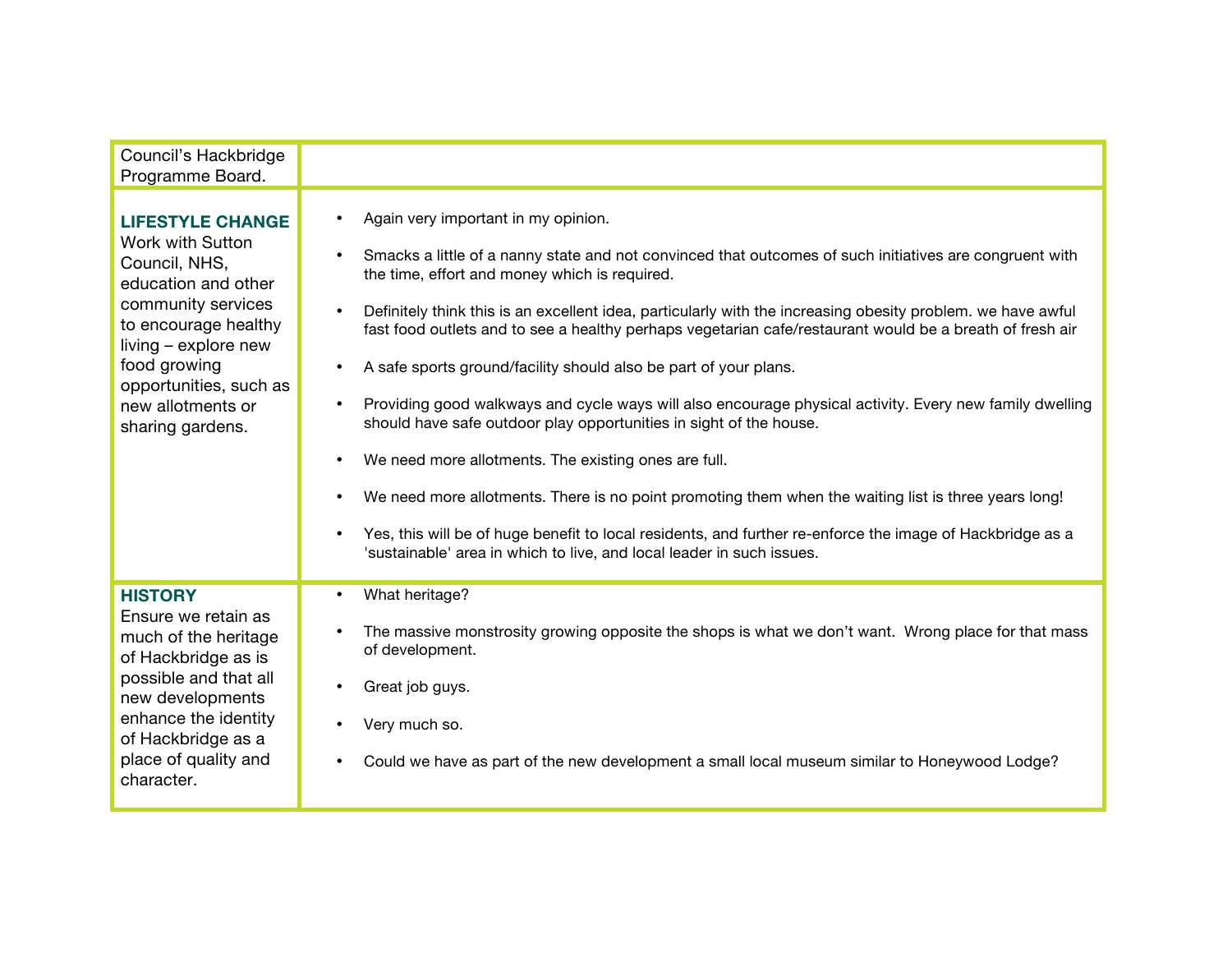|                                                                                                                                                                                                                                                            | We were promised 'landmark buildings of architectural quality' - so who approved that dreadful Centrale,<br>which is out of scale and boring?<br>Yes Hackbridge has a great history which I think many residents don't know about. It would be great to<br>educate residents in its heritage, which will in turn encourage a much greater respect for our local area.                                     |
|------------------------------------------------------------------------------------------------------------------------------------------------------------------------------------------------------------------------------------------------------------|-----------------------------------------------------------------------------------------------------------------------------------------------------------------------------------------------------------------------------------------------------------------------------------------------------------------------------------------------------------------------------------------------------------|
| <b>UPGRADE</b><br><b>EXISITING HOUSING</b><br>Work with local<br>people and other<br>partners to retrofit<br>every building in<br>Hackbridge by 2019 -<br>improve energy<br>efficiency through<br>better insulation, draft<br>proofing, new<br>windows etc | But who will pay? Not the owners?<br>$\bullet$<br>Is there a way that solar panels could be added to existing homes and buildings as a package deal with<br>those being put on new development?<br>When is someone going to design solar pv which is composed of individual strips or cells which can be<br>tilted to optimum angle? A lot of our roofs are not oriented as well as present schemes like. |
|                                                                                                                                                                                                                                                            | Taking into consideration that nothing is "free" and that so many people are struggling despite working<br>all the hours possible, I very much doubt that 2019 would be a date achievable to sort it out!<br>Yes, Hackbridge should be a national leader in green issues.                                                                                                                                 |
| <b>ZERO CARBON</b><br>Work with developers<br>to deliver zero carbon<br>on new developments                                                                                                                                                                | Not sure whether this is possible.<br>$\bullet$<br>Cost implications for businesses need to be considered.<br>But cost is a factor here, also people's habits and preferences.<br>Yes absolutely. As above, Hackbridge should capitalise on its reputation as a leader in green issues.<br>$\bullet$                                                                                                      |
| <b>HEAT NETWORK</b><br>Establish a cost<br>competitive district<br>heating network<br>linked to landfill -<br>using waste heat from                                                                                                                        | Would be interested in finding out more about this.<br>$\bullet$<br>How long will the landfill last?<br>We do not want the new facility in Beddington Lane - we already have too much heavy traffic and smells<br>from the landfill and sewerage farm                                                                                                                                                     |